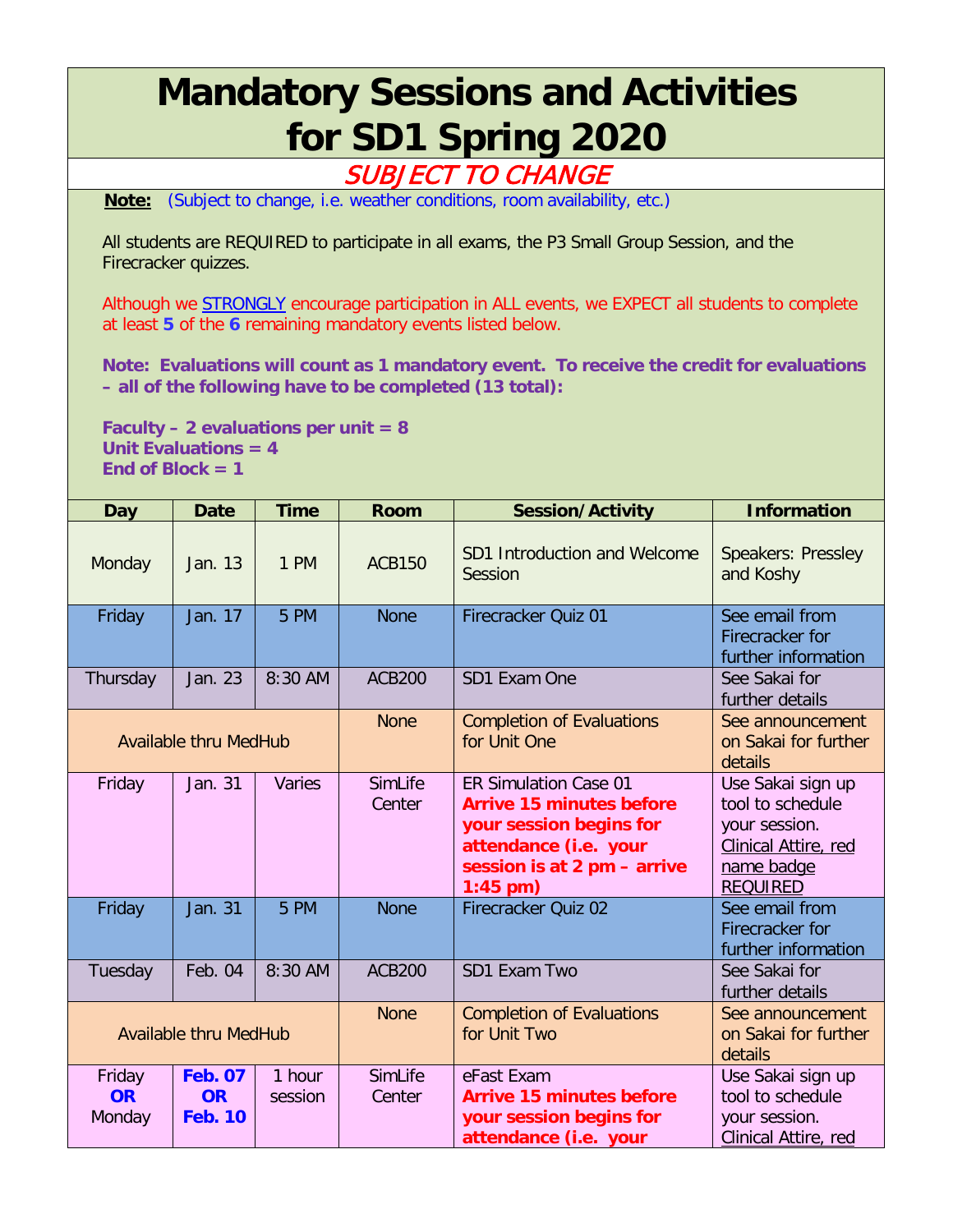|                                |                                 |                                   |                   | session is at 2 pm - arrive<br>$1:45$ pm)                                                                                                                                                                                                 | name badge<br><b>REQUIRED</b>                                                                                   |
|--------------------------------|---------------------------------|-----------------------------------|-------------------|-------------------------------------------------------------------------------------------------------------------------------------------------------------------------------------------------------------------------------------------|-----------------------------------------------------------------------------------------------------------------|
| Friday                         | <b>Feb. 08</b>                  | 5 PM                              | <b>None</b>       | Firecracker Quiz 03                                                                                                                                                                                                                       | See email from<br>Firecracker for<br>further information                                                        |
| Wednesday                      | Feb. 12                         | <b>10 AM</b>                      | <b>Various</b>    | <b>Combined Activity with P3</b><br>Groups                                                                                                                                                                                                | See P3/Docs Sakai<br>site for further<br>information.                                                           |
| Thursday                       | Feb. 13                         | 5 PM                              | <b>None</b>       | Firecracker Quiz 04                                                                                                                                                                                                                       | See email from<br>Firecracker for<br>further information                                                        |
| Monday                         | Feb. 17                         | 8:30 AM                           | <b>ACB200</b>     | SD1 Exam Three                                                                                                                                                                                                                            | See Sakai for<br>further details                                                                                |
| <b>Available thru MedHub</b>   |                                 |                                   | <b>None</b>       | <b>Completion of Evaluations</b><br>for Unit Three                                                                                                                                                                                        | See announcement<br>on Sakai for further<br>details                                                             |
| Friday                         | Feb. 21                         | 5 PM                              | <b>None</b>       | Firecracker Quiz 05                                                                                                                                                                                                                       | See email from<br>Firecracker for<br>further information                                                        |
| Monday<br><b>OR</b><br>Tuesday | Feb. 24<br><b>OR</b><br>Feb. 25 | 1 hour<br>30<br>minute<br>session | SimLife<br>Center | Abnormal Heart Sounds AND<br>Ultrasound - Auscultation and<br>Ultrasonography on manikins<br>and standardized patients<br>Arrive 15 minutes before your<br>session for attendance (i.e.<br>your session is at 2 pm - arrive<br>$1:45$ pm) | Use Sakai sign up<br>tool to schedule<br>your session.<br>Clinical Attire, red<br>name badge<br><b>REQUIRED</b> |
| Friday                         | Feb. 28                         | 45 min<br>session                 | SimLife<br>Center | ER Simulation Case 02<br>Arrive 15 minutes before your<br>session for attendance (i.e.<br>your session is at 2 pm - arrive<br>$1:45$ pm)                                                                                                  | Use Sakai sign up<br>tool to schedule<br>your session.<br>Clinical Attire, red<br>name badge<br><b>REQUIRED</b> |
| Friday                         | Feb. 28                         | 5 PM                              | <b>None</b>       | Firecracker Quiz 06                                                                                                                                                                                                                       | See email from<br>Firecracker for<br>further information                                                        |
| Tuesday                        | Mar. 03                         | 8:30 AM                           | <b>ACB200</b>     | SD1 Exam Four                                                                                                                                                                                                                             | See Sakai for<br>further details                                                                                |
| <b>Available thru MedHub</b>   |                                 |                                   | <b>None</b>       | <b>Completion of Evaluations</b><br>for Four                                                                                                                                                                                              | See announcement<br>on Sakai for further<br>details                                                             |
| Friday                         | Mar. 06                         | 7:30<br><b>AM</b>                 | <b>ACB200</b>     | SD1 NBME                                                                                                                                                                                                                                  | See Sakai for<br>further details                                                                                |
| <b>Available thru MedHub</b>   |                                 |                                   | <b>None</b>       | <b>Completion of Evaluations</b><br>for the end of the block                                                                                                                                                                              | See announcement<br>on Sakai for further<br>details                                                             |

| <b>Regular Mandatory Sessions/Labs</b> | Evaluations                     |
|----------------------------------------|---------------------------------|
| SimLIfe Activities                     | <b>SD2/P3 Combined Activity</b> |
| Quizzes                                |                                 |
| Exams                                  |                                 |